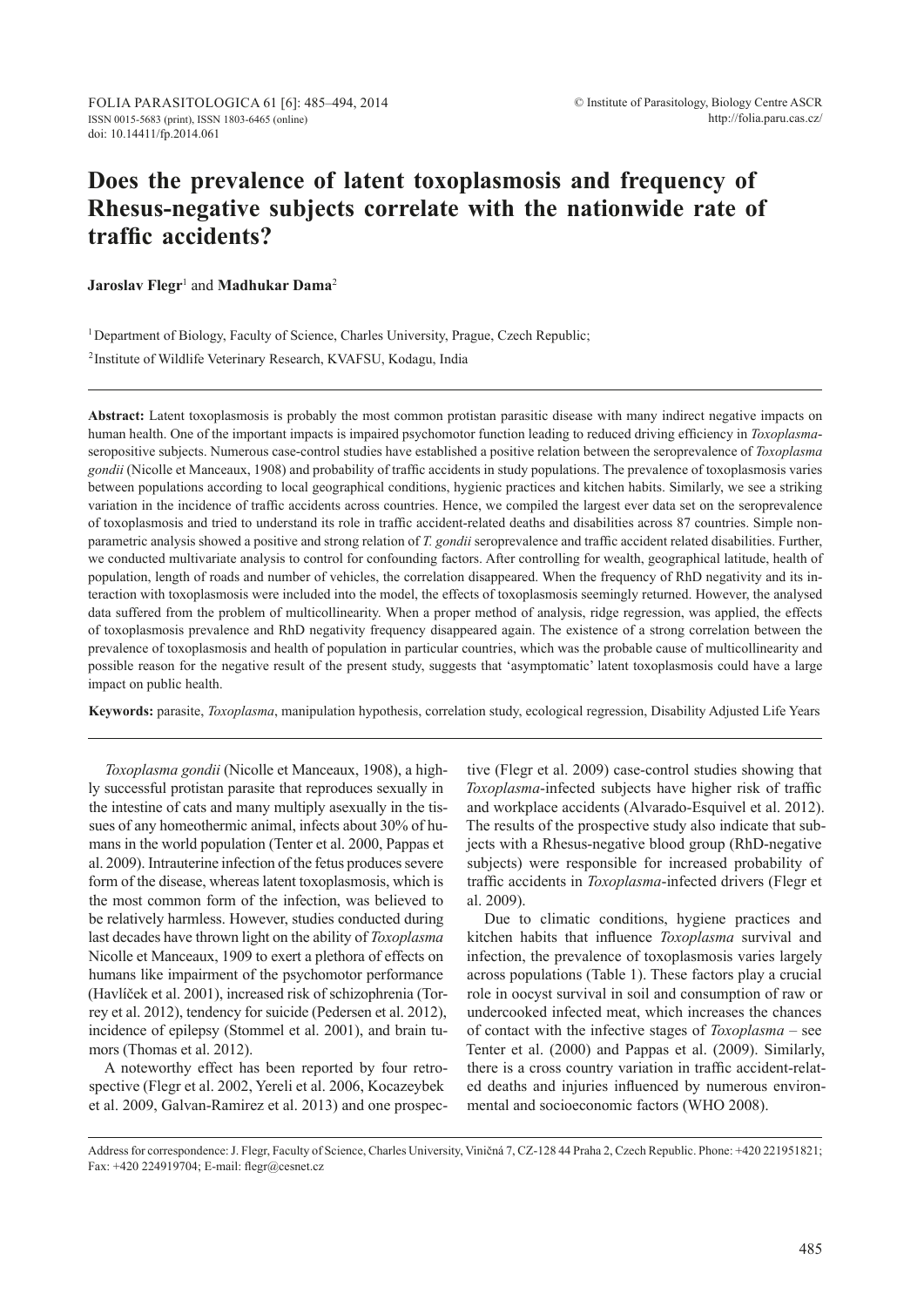**Table 1.** Prevalence of latent toxoplasmosis in WHO member countries.

| Country             | Toxo <sup>1</sup>  | RhD <sup>2</sup> | References                                   | Period <sup>3</sup> | No. <sup>4</sup> |
|---------------------|--------------------|------------------|----------------------------------------------|---------------------|------------------|
| Albania             | 49 (42)            | NA               | Maggi et al. (2009)                          | 2004-2005           | 496              |
| Argentina           | 60(53)             | 9.1              | Rickard et al. (1999)                        | NA                  | 1007             |
| Australia           | 23 (16)            | 19               | Karunajeewa et al. (2001)                    | NA                  | 308              |
| Austria             | 42 (36)            | 19               | Moese and Vander-Moese (1998)                | 1997                | 4601             |
| Bahrain             | 22 (16)            | 5.89             | Tabbara and Saleh (2005)                     | 2000-2003           | 3499             |
| Bangladesh          | 38 (38)            | 4.3              | Ashrafunnessa et al. (1998)                  | 1995-1996           | 286              |
| Belgium             | 49 (42)            | 15.3             | Breugelmans et al. (2004)                    | 1991-2001 16541     |                  |
| Benin               | 54 (47)            | NA               | Rodier et al. (1995)                         | 1993                | 211              |
| Brazil              | 50 (50)            | 20               | Fonseca et al. (2012)                        | 2007-2008           | 2136             |
| <b>Burkina Faso</b> | 25 (25)            | NA               | Simpore et al. (2006)                        | 2004-2005           | 336              |
| Cameroon            | 77 (70)            | 3.1              | Ndumbe et al. (1992)                         | 1989-1990           | 1014             |
| Canada              | 20 (17)            | 15               | Many and Koren (2006)                        | NA                  | <b>NA</b>        |
| Colombia<br>Congo   | 54 (54)            | NA<br>NA         | Rosso et al. (2008)                          | 2006                | 630<br>2897      |
| Costa Rica          | 60(60)<br>76 (76)  | NA               | Makuwa et al. (1992)<br>Arias et al. (1996)  | 1990<br>1991        | 1234             |
| Croatia             |                    | NA               | Punda-Polic et al. (2000)                    | 1994-1995           | 1109             |
| Cuba                | 29 (24)<br>55 (55) | NA               | Sanchez-Gutierrez et al. (2003)              | 2001                | 526              |
| Czech Republic      | 20(16)             | 15               | Kaňková and Flegr (2007)                     | 1996-2004           | 1053             |
| Denmark             | 28 (20)            | 16               | Lebech et al. (1999)                         | 1992-1996 89873     |                  |
| Egypt               | 42 (36)            | 7.8              | Attia et al. (1995)                          | NA                  | 62               |
| Estonia             | 68.6 (45)          | 16               | Birgisdottir et al. (2006)                   | 1999-2000           | 1277             |
| Ethiopia            | 74 (66)            | 7                | Dubey et al. (2012)                          | 1990-1991           | 1016             |
| Finland             | 20 (17)            | 13               | Koskiniemi et al. (1992)                     | 1989                | 16733            |
| France              | 54 (47)            | 15               | Ancelle et al. (2003)                        | 1995                | 13459            |
| Gabon               | 71 (71)            | <b>NA</b>        | Nabias et al. (1998)                         | 1997                | 767              |
| Germany             | 63 (50)            | 15               | Fiedler et al. (1999)                        | 1994-1996           | 4854             |
| Greece              | 25(21)             | NA               | Antoniou et al. (2004)                       | 1998-2003           | 5532             |
| Grenada             | 57 (50)            | NA               | Asthana et al. (2006)                        | 1995                | 534              |
| Hungary             | 45 (39)            | NA               | Szenasi et al. (2005)                        | 2000                | 31759            |
| Chile               | 39 (33)            | NA               | Contreras et al. (2009)                      | 1996                | 7536             |
| China               | 11(11)             | NA               | Liu et al. (2009)                            | 2006                | 235              |
| Iceland             | 13(8)              | 15               | Birgisdottir et al. (2006)                   | 1998                | 440              |
| India               | 35 (35)            | $\overline{4}$   | Borkakoty et al. (2007)                      | 2003                | 180              |
| Indonesia           | 53 (46)            | 0.5              | Konishi et al. (2000)                        | 1999-2000 17735     |                  |
| Iran                | 39 (33)            | <b>NA</b>        | Fallah et al. (2008)                         | 2007                | 576              |
| Iraq                | 49 (42)            | 9.9              | Mahdi and Sharief (2002)                     | NA                  | 254              |
| Ireland             | 34 (25)            | NA               | Ferguson et al. (2008)                       | NА                  | 20252            |
| Israel              | 21 (17)            | 10               | Franklin et al. (1993)                       | 1989                | 213              |
| Italy               | 23 (16)            | 15               | De Paschale et al. (2008)                    | 2004                | 3426             |
| Jamaica             | 57 (57)            | $\boldsymbol{7}$ | Prabhakar et al. (1991)                      | 1986                | 1604             |
| Japan               | 10(8)              | 0.6              | Sakikawa et al. (2012)                       | 2011                | 4466             |
| Jordan              | 47 (40)            | <b>NA</b>        | Jumaian (2005)                               | 2000-2001           | 280<br>225       |
| Kuwait<br>Libya     | 46 (53)            | NA               | Iqbal et al. $(2003)$<br>Mousa et al. (2011) | <b>NA</b><br>2007   | 143              |
| Lithuania           | 45 (34)<br>40 (34) | 12.81<br>NA      | Rockiene (1997)                              | 1991                | NА               |
| Macedonia           | 22(18)             | <b>NA</b>        | Bobic et al. (2011)                          | 2005                | NА               |
| Madagascar          | 84 (84)            | 0.5              | Lelong et al. (1995)                         | 1992                | 599              |
| Malaysia            | 49 (42)            | 0.5              | Nissapatorn et al. (2003)                    | NА                  | 200              |
| Mexico              | 49 (49)            | 4.7              | Caballero-Ortega et al. (2012)               | 2000                | 3599             |
| Montenegro          | 27 (23)            | <b>NA</b>        | Bobic et al. (2011)                          | 2007                | NA               |
| Morocco             | 51 (44)            | <b>NA</b>        | El Mansouri et al. (2007)                    | NA                  | 2456             |
| Mozambique          | 19(13)             | <b>NA</b>        | Sitoe et al. (2010)                          | 2008                | 150              |
| Nepal               | 55 (55)            | 0.8              | Rai et al. (1998)                            | NΑ                  | 345              |
| Netherlands         | 35(26)             | 16.3             | Kortbeek et al. (2004)                       | 1995-1996           | 7521             |
| New Zealand         | 35(26)             | 18               | Morris and Croxson (2004)                    | 2000                | 500              |
| Nigeria             | 78 (71)            | <b>NA</b>        | Onadeko et al. (1992)                        | NA                  | 352              |
| Norway              | 11(9)              | 15.3             | Jenum et al. (1998)                          | 1992-1993           | 35940            |
| Pakistan            | 33 (28)            | 10.85            | Ahmed and Hafiz (1997)                       | NΑ                  | 105              |
| Papua New Guinea    | 18 (15)            | <b>NA</b>        | Klufio et al. (1993)                         | 1990                | 197              |
| Peru                | 39 (33)            | 2.2              | Cantella et al. (1974)                       | NA                  | 262              |
| Poland              | 40(34)             | 15               | Nowakowska et al. (2006)                     | 2003                | 4916             |

(continued)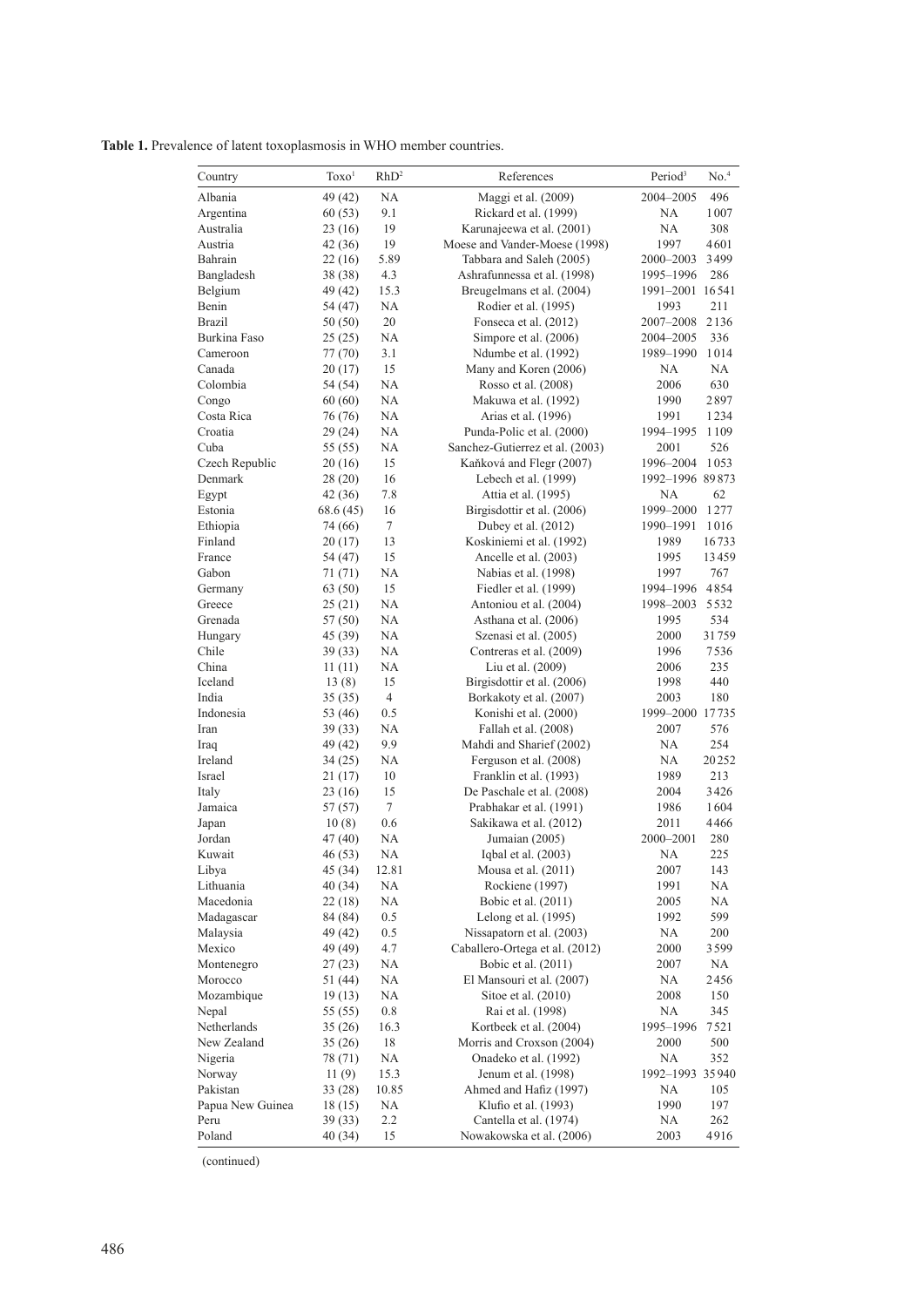# **Table 1.** Continued.

| Country              | Toxo <sup>1</sup> | RhD <sup>2</sup> | References                               | Period <sup>3</sup> | No. <sup>4</sup> |
|----------------------|-------------------|------------------|------------------------------------------|---------------------|------------------|
| Portugal             | 24 (17)           | 14.2             | Lopes et al. $(2012)$                    | 2011                | 401              |
| Oatar                | 35(30)            | NA               | Abu-Madi et al. (2010)                   | 2005-2008           | 1857             |
| Romania              | 44 (38)           | NA               | Crucerescu (1998)                        | 1990                | 184              |
| Sao Tome & Principe  | 75 (68)           | NA               | Hung et al. (2007)                       | 2003-2004           | 499              |
| Saudi Arabia         | 32(27)            | $\overline{7}$   | el Hady (1991)                           | <b>NA</b>           | 921              |
| Senegal              | 40 (34)           | <b>NA</b>        | Faye et al. (1998)                       | 1993                | 353              |
| Serbia               | 31(26)            | <b>NA</b>        | Bobic et al. (2011)                      | 2007                | 765              |
| Singapore            | 17(14)            | <b>NA</b>        | Wong et al. (2000)                       | 1997-1998           | 120              |
| Slovakia             | 22(18)            | NA               | Studenicova et al. (2008)                | NA                  | 656              |
| Slovenia             | 25(21)            | NA               | Logar et al. $(2002)$                    | 1996-1999           | 21270            |
| South Korea          | 4(3)              | 0.72             | Lim et al. $(2012)$                      | 2000                | NA               |
| Spain                | 32(23)            | 20               | Munoz Batet et al. (2004)                | 1999                | 16362            |
| Sudan                | 42(36)            | NA               | Elnahas et al. (2003)                    | 2000                | 487              |
| Sweden               | 18(13)            | 16               | Evengard et al. (2001)                   | 1997-1998           | 40978            |
| Switzerland          | 35(26)            | 17               | Signorell et al. (2006)                  | 2006                | <b>NA</b>        |
| Tanzania             | 35(35)            | <b>NA</b>        | Doehring et al. (1995)                   | 1991                | 549              |
| Thailand             | 13(11)            | 0.5              | Signorell et al. (2006)                  | 2001                | 1200             |
| Togo                 | 75 (68)           | <b>NA</b>        | Deniau et al. (1991)                     | 1990                | 620              |
| Trinidad and Tobago  | 43 (43)           | NA               | Ramsewak et al. (2008)                   | NA                  | 450              |
| Tunisia              | 43 (37)           | NA               | Ndong-Obame and Ayadi (1997)             | 1994-1996           | 2231             |
| Turkey               | 54 (47)           | 12               | Harma et al. (2004)                      | NA                  | 1149             |
| UK                   | 9(6)              | 17               | Nash et al. (2005)                       | 1999-2001           | 1897             |
| United Arab Emirates | 23 (19)           | 8.8              | Dar et al. (1997)                        | NA                  | 1503             |
| <b>USA</b>           | 11(9)             | 15               | Jones et al. (2007)                      | 1999-2004           | 5515             |
| Venezuela            | 38 (38)           | 9.1              | Triolo-Mieses and Traviezo-Valles (2006) | 2001-2004           | 446              |
| Vietnam              | 11(9)             | <b>NA</b>        | Buchy et al. (2003)                      | NA                  | NA               |

<sup>1</sup> prevalence (%) of toxoplasmosis; the numbers in parentheses represent the prevalence adjusted to a standard age of 22 years to account for variation in childbearing age across countries using the formula Prevalence<sub>adj</sub> = 1 - (1 - Prevalence) $\gamma$ (22/childbearing age) (Lafferty 2006); <sup>2</sup> frequency of RhD-negative subjects (%); <sup>3</sup> year(s) of toxoplasmosis data collection; <sup>4</sup> number of women in the sample; NA – information not available.

In the present study, we investigate whether the prevalence of latent toxoplasmosis correlates with the nationwide rate of traffic accidents. We present the results of the statistical analysis of relations between *Toxoplasma*  seroprevalence and traffic accidents. To prevent selection bias, we compiled and used a large worldwide dataset containing information about *Toxoplasma* seroprevalence (Table 1).

# **MATERIALS AND METHODS**

#### *Toxoplasma* **prevalence**

Most of toxoplasmosis prevalence (seroprevalence) data are available for women in childbearing age. All available prevalence data published mostly between 1995 and 2008 for 87 countries were compiled. The seroprevalence was adjusted to a standard age of 22 years to eliminate differences in the prevalence caused by different childbearing ages across populations (Barber 2004) using the formula of Lafferty (2006):

# Prevalence<sub>adj</sub> = 1 - (1 - Prevalence) $\sqrt{(22/\text{children})}$  age).

#### **Data on traffic accidents**

Estimated road traffic fatal injury deaths per 100000 population for the year 2010 were retrieved from the World Health Organization (WHO, https://www.destatis.de/EN/FactsFigures/ CountriesRegions/InternationalStatistics/Topic/Tables/Basic-Data\_RoadTrafficDeaths.html).

The missing 2010 figure for Libya was substituted with the 2008 figure. Summary tables present the best estimates of WHO – based on the evidence available in mid-2008 – rather than the official estimates of the member states. Methods and data sources are summarised in the Annexes of (WHO 2008), and the methodology used is described in more detail elsewhere (Lopez et al. 2006); also available at: http://www.dcp2.org/pubs/GBD; accessed July 2013.

#### **Confounding factors**

The number of traffic accidents could be directly influenced by the number of vehicles and length of the road networks. *Toxoplasma* survival depends on latitude due to variation in climate factors. Wealth can reduce the incidence of toxoplasmosis as well as traffic accidents as it can be used to implement control measures. Further, a healthy population will be less prone to acquire toxoplasmosis and will have lower incidence of traffic accidents. To account for these confounding factors, we included the number of vehicles per 1000 inhabitants, length of roads, gross national income (GNI), latitude and population health status for the study populations. The number of vehicles per 1000 inhabitants covers motor vehicles like cars, buses and freight vehicles but do not include two-wheelers. Population refers to midyear population in the year for which data are available. Data for the period 2003 to 2007 were taken from the International Road Federation (World Road Statistics and data files) and were used for computing the arithmetic mean for the whole period. The length of roads indicates total road network size of both paved and unpaved in the country. Data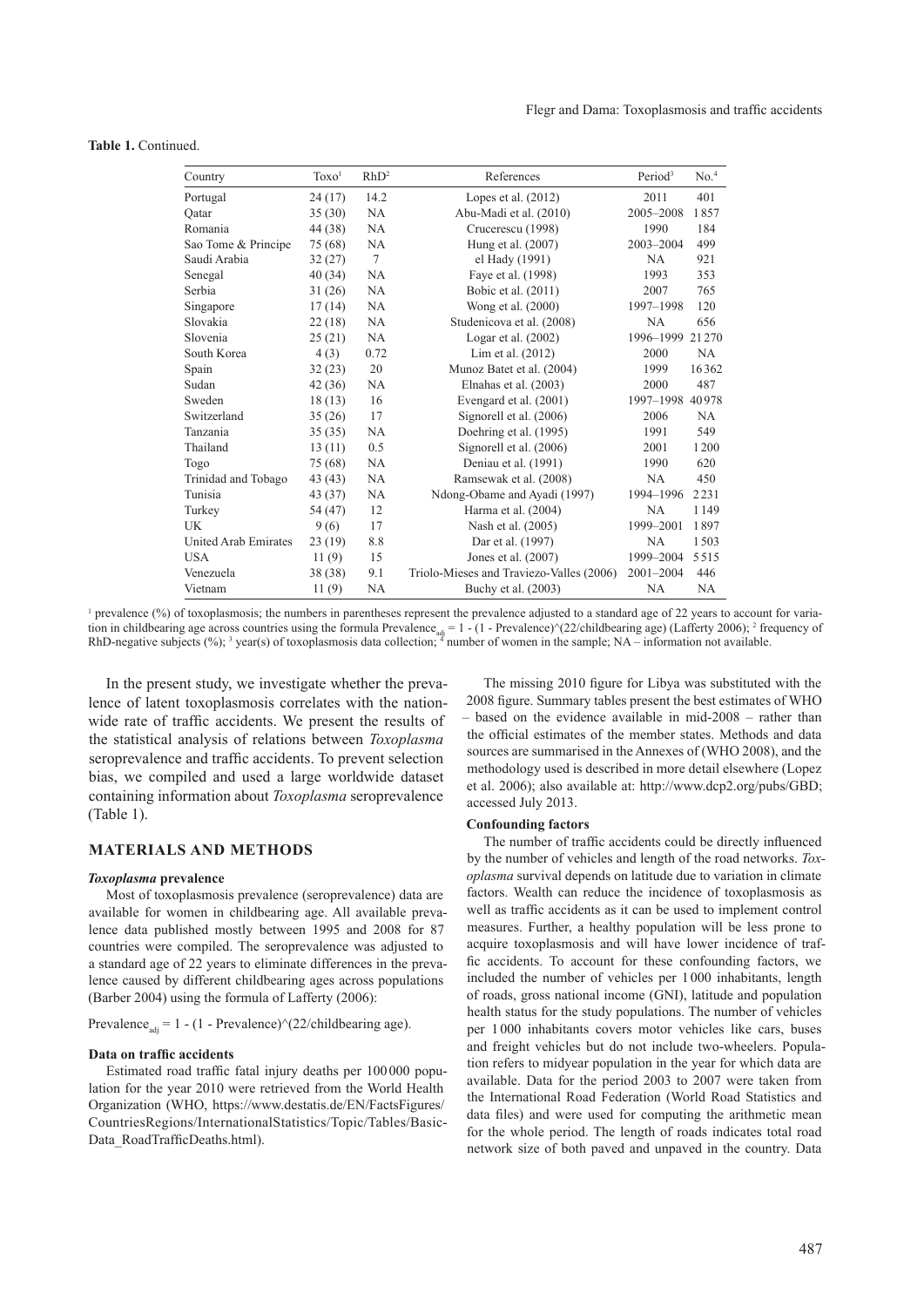for the years 1999–2012 were taken from the Central Intelligence Agency (CIA) https://www.cia.gov/library/publications/ the-world-factbook/rankorder/2085rank.html.

Gross national income per capita based on purchasing power parity (GNI, averaged 2002 to 2008) was used as a measure of wealth. GNI, calculated in national currency, is usually converted to U.S. dollars (USD) at official exchange rates for comparisons across economies. GNI data were taken from the World Bank. Values were log transformed for normality. Latitude values for nations were obtained from the CIA World Factbook and numerical values were used irrespective of direction.

To measure health, we used five World Health Organization indicators: health adjusted life expectancy (HALE), adult mortality rate, maternal mortality ratio, under-five mortality rate and infant mortality rate. They were reduced by principle component analysis to obtain a single variable that provides a complete picture about the health of population. The utility of this indicator as well as detailed methods have been presented elsewhere (Dama 2012). Health adjusted life expectancy adds up the expectation of longevity for different health states and predicts the average number of years that a person can expect to live in full health by taking into account years lived in less than full health due to disease and/or injury. While the infant mortality rate and maternal mortality ratio are the actual numbers of deaths of infants (during the first year of life per 1000 live births in a given year) and mothers (per 100000 live births in a given year), the under 5 and adult mortality rates are the probabilities of dying before reaching the age of five and between the ages of 15 and 65, respectively.

The frequency of RhD-negative subjects was taken from the internet compilation by RhesusNegative.net available at http:// www.rhesusnegative.net/themission/bloodtypefrequencies/ on 22 December 2013.

#### **Statistical methods**

The association between the prevalence of toxoplasmosis or frequency of RhD-negative subjects and the number of deaths caused by traffic accidents was calculated using univariate general linear modeling (GLM) and the nonparametric Spearman test. Furthermore, we used multiple regression and ridge regression to understand the influence of all confounders (GNI, latitude, health factor, length of road network and number of vehicles per 1000 inhabitants) on the relation between *Toxoplasma*  and the number of deaths due to traffic accidents. All confounding variables except latitude (distance from the equator) were log-transformed before GLM analyses to better approach normal distributions. Type VI variance decompositions were used in the GLM analyses.

### **RESULTS**

*Toxoplasma* prevalence was positively correlated with the number of deaths owing to traffic accidents across 87 countries (parametric:  $p = 0.002$ , eta<sup>2</sup> = 0.110; non-parametric: Spearman R =  $0.407$ , p =  $0.0001$ ) (Fig. 1). However, when wealth, latitude, health factor, length of roads and number of vehicles per inhabitant were included into the model, the effect of *Toxoplasma* prevalence disappeared (Table 2).

Case-control studies suggest that RhD positivity protects against the effect of *Toxoplasma* infection on the



**Fig. 1.** Correlation between the prevalence of toxoplasmosis and incidence of traffic accident deaths.

**Table 2.** Association of the traffic accident burden with the prevalence of latent toxoplasmosis after controlling for the five potential confounding factors.

| $N = 87$  | Death in traffic accidents |              |       |                                       |  |
|-----------|----------------------------|--------------|-------|---------------------------------------|--|
|           | F                          | р            |       | Partial eta <sup>2</sup> Partial beta |  |
| Intercept | 1.149                      | 0.287        | 0.014 |                                       |  |
| Wealth    | 0.047                      | 0.830        | 0.001 | $-0.024$                              |  |
| Latitude  | 20.31                      | ${}_{0.001}$ | 0.202 | $-0.450$                              |  |
| Health    | 29.53                      | ${}_{0.001}$ | 0.270 | 0.519                                 |  |
| Roads     | 2.518                      | 0.116        | 0.031 | 0.175                                 |  |
| Vehicles  | 6.796                      | 0.011        | 0.078 | 0.280                                 |  |
| Toxo      | 3.00                       | 0.087        | 0.036 | $-0.190$                              |  |

The wealth, latitude, health, roads, vehicles and Toxo represent log GNI in USD per capita, distance from the equator in degrees, log health factor computed with principal component analysis, log total length of roads in km, log number of vehicles per 1000 inhabitants, and prevalence of toxoplasmosis in percentage, respectively.



**Fig. 2.** Correlation between the frequency of RhD-negative inhabitants and incidence of traffic accident deaths.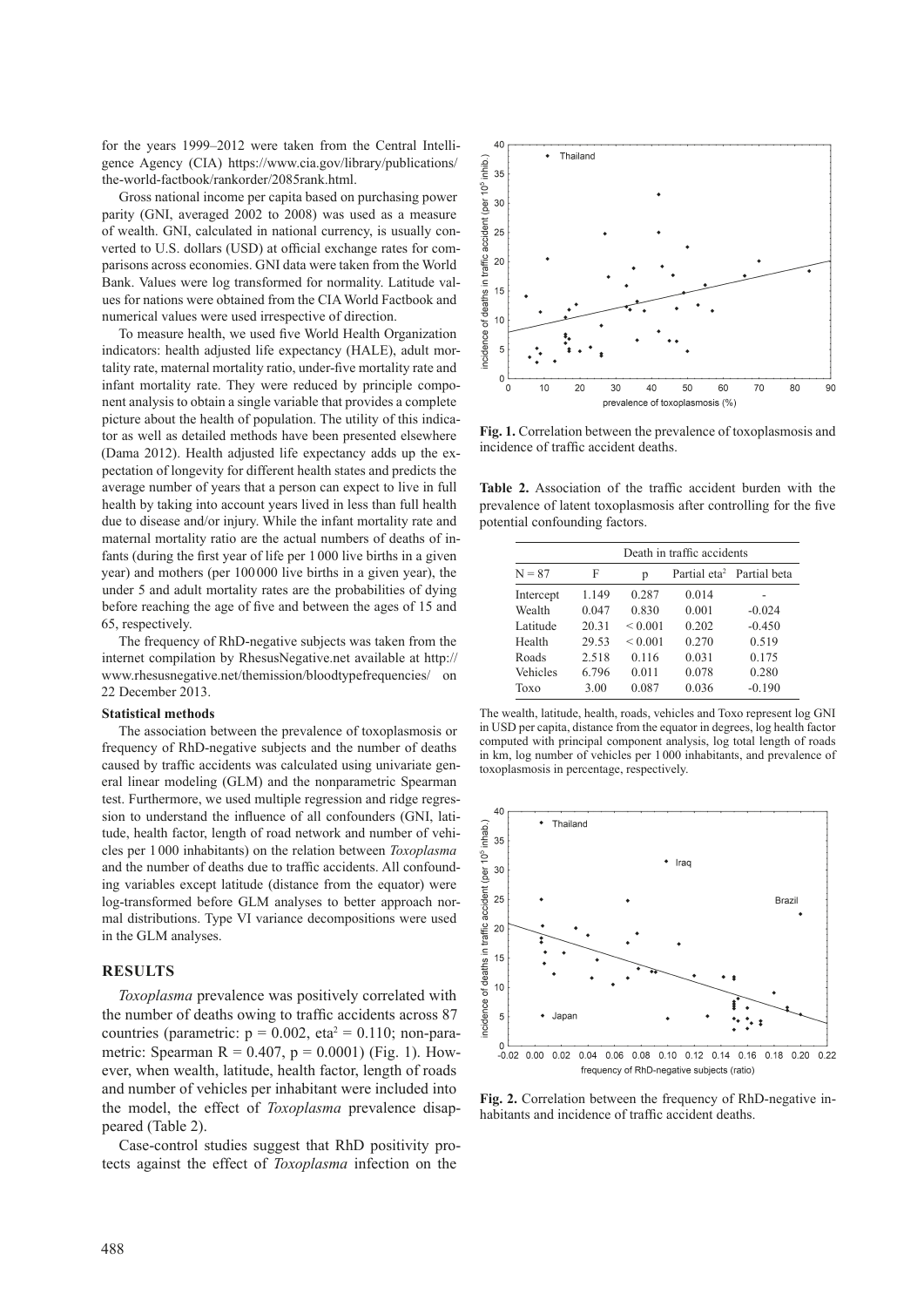|                   |       |              | Multiple regression      |              | Ridge regression |                          |
|-------------------|-------|--------------|--------------------------|--------------|------------------|--------------------------|
| $N = 49$          | F     | p            | Partial eta <sup>2</sup> | Partial beta | p                | Partial beta             |
| Intercept         | 8.18  | 0.007        | 0.170                    | ۰            | 0.047            | $\overline{\phantom{a}}$ |
| Wealth            | 4.05  | 0.051        | 0.092                    | $-0.303$     | 0.413            | $-0.130$                 |
| Latitude          | 6.046 | 0.018        | 0.131                    | $-0.362$     | 0.011            | $-0.388$                 |
| Health            | 20.43 | ${}_{0.001}$ | 0.338                    | 0.581        | 0.002            | 0.462                    |
| Roads             | 0.470 | 0.497        | 0.012                    | 0.108        | 0.403            | 0.132                    |
| Vehicles          | 12.34 | 0.001        | 0.236                    | 0.486        | 0.121            | 0.243                    |
| <b>RhD</b>        | 6.470 | 0.015        | 0.139                    | $-0.373$     | 0.134            | $-0.235$                 |
| $RhD \times Toxo$ | 5.575 | 0.021        | 0.126                    | 0.355        | 0.301            | 0.163                    |
| Toxo              | 15.23 | ${}_{0.001}$ | 0.170                    | $-0.525$     | 0.065            | $-0.287$                 |

**Table 3.** Association of the traffic accident burdens with the prevalence of latent toxoplasmosis and frequency of RhD negative inhabitants after controlling for the five potential confounding factors.

Wealth, latitude, health, roads, vehicles, RhD, RhD × Toxo and Toxo represent log GNI in USD per capita, distance from the equator in degrees, log health factor computed with principal component analysis, log total length of roads in km, log number of vehicles per 1 000 inhabitants, frequency of RhD (Rhesus)-negative subjects in percentage, multiple of toxoplasmosis prevalence and frequency of RhD-negative subjects and prevalence of toxoplasmosis in percentage, respectively.

risk of traffic accidents and against impairment of reaction times. The frequency of RhD-negative subjects was available for 48 countries in our data set. When we also included the frequency of RhD negativity and RhD-toxoplasmosis interaction (multiple of *Toxoplasma* prevalence and frequency of RhD-negative subjects in particular country) into the model, the effects of toxoplasmosis, RhD and RhD-toxoplasmosis interaction were significant, together explaining more than 55% of the variability in the incidence of deaths due to traffic accidents between countries (Table 3, Fig. 2). However, the negative partial correlation coefficient for toxoplasmosis and visual inspection of the correlation matrix of independent variables suggested that multicollinearity, the nearly linear correlation between certain independent variables, could be responsible for the observed effect. Therefore, we also performed a ridge regression analysis. The comparison of the results of the multiple regression and ridge regression analyses (Table 3) suggested that the prevalence of toxoplasmosis and RhD did not correlate with the traffic accident rate in our set of 48 countries.

## **DISCUSSION**

In a simple univariate test, the prevalence of latent toxoplasmosis correlated positively with the traffic accident burden estimated from the number of deaths due to traffic accidents. This association, however, disappeared when the variables that influence the risk of deaths in traffic accidents, such as wealth, latitude, health of population, length of roads and number of vehicles, were controlled. Even when two more variables, namely frequency of RhD (Rhesus)-negative subjects and multiple of *Toxoplasma* prevalence and frequency of RhD-negative inhabitants were included into the model, and the problem of multicollinearity was solved by ridge regression, all three focal effects (toxoplasmosis, RhD, toxoplasmosis-RhD interaction) remained non-significant.

Up to now, five independent studies have shown that latent toxoplasmosis is a potential risk factor for traffic accidents (Flegr et al. 2002, 2009, Yereli et al. 2006, Kocazeybek et al. 2009, Galvan-Ramirez et al. 2013). Another study has reported a similar influence on the risk of workplace accidents (Alvarado-Esquivel et al. 2012). Moreover, several studies have observed that *Toxoplasma*-infected subjects have prolonged reaction times and impaired ability to concentrate for a long duration (Havlíček et al. 2001, Flegr et al. 2008a, Novotná et al. 2008, Pearce et al. 2013). Infected subjects have lower consciousness (Lindová et al. 2012), and infected male subjects have lower superego strength (Flegr and Hrdý 1994, Flegr et al. 1996), i.e. lower willingness to follow any rules, probably including traffic rules, possibly due to their increased concentration of free testosterone (Flegr et al. 2008b,c). Given these results, the absence of correlation between the traffic accident-associated burden and prevalence of toxoplasmosis is surprising.

A recent ecological regression study showed that the prevalence of toxoplasmosis can explain a large part of between-country variability in disease burden expressed either as the mortality rate per 100 000 population or as DALY (Disability Adjusted Life Year – lost years of 'healthy' life) (Flegr et al. 2014). If the health factor used as a covariate expresses a very strong correlation with the prevalence of toxoplasmosis and the health data are estimated more precisely than the toxoplasmosis prevalence data, then statistical tests could easily provide false negative results.

The negative slope of non-significant correlation between the frequency of RhD-negative subjects in the population and the number of deaths due to traffic accidents agreed with the observation that among *Toxoplasma*-free subjects, RhD-negative individuals have better reaction times than their RhD-positive peers (Flegr et al. 2008a, Novotná et al. 2008). It was even suggested that this in-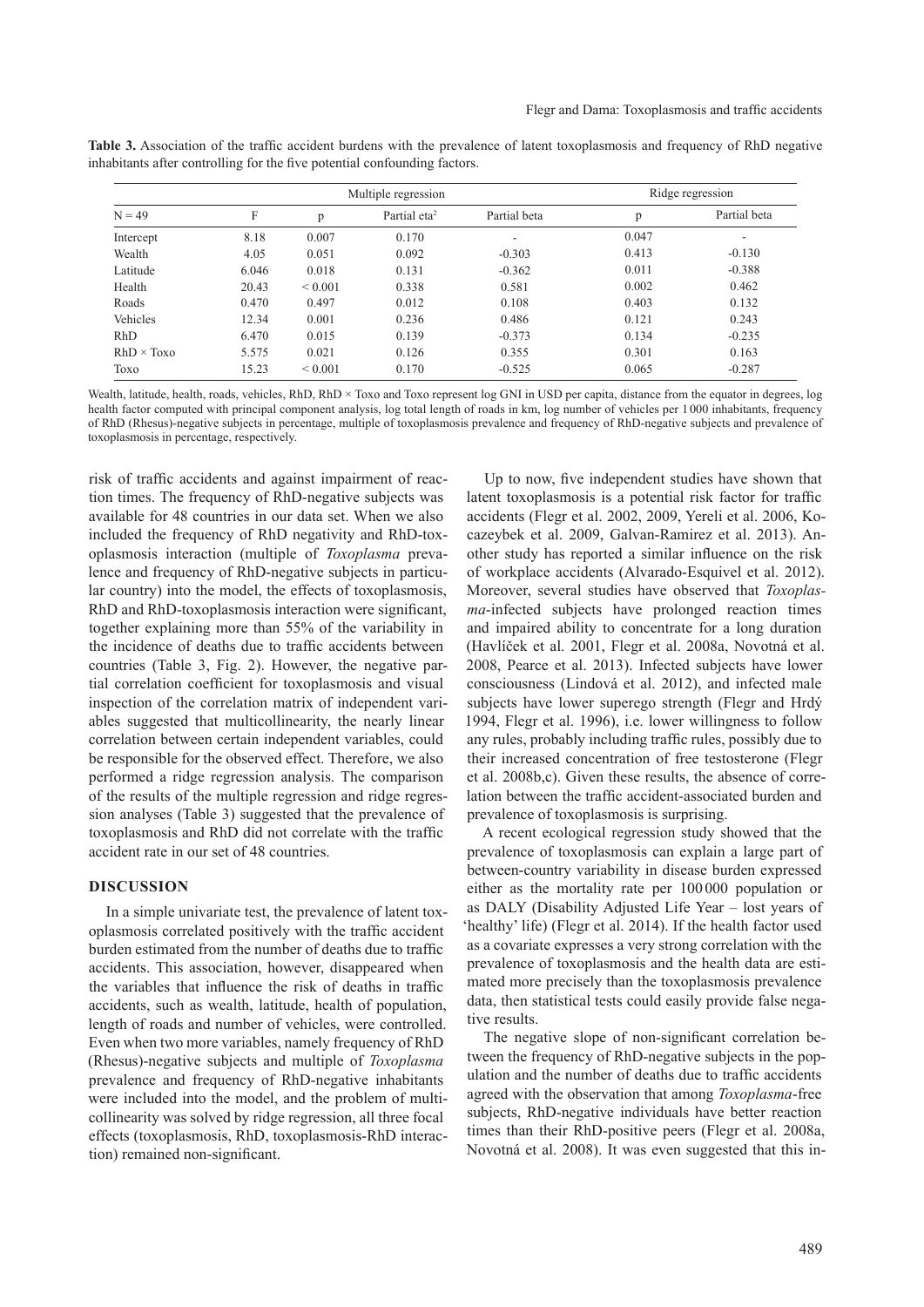creased psychomotor performance was the primary reason for the spread of the RHD gene deletion in Europe in prehistoric times (Novotná et al. 2008). The number of wild cats, the definitive hosts of *Toxoplasma*, and probably also the prevalence of toxoplasmosis, was low in this region in comparison with Africa and Asia before the very recent advent of the domestic cat (Torrey and Yolken 1995). While the prevalence of RhD-negative subjects in Caucasian populations is about 16%, it is much lower in the population of people of Asian and African origin (Mourant 1954). It must be admitted, however, that RhD-negative individuals are subject to stronger negative effects of aging and smoking on health estimated on the basis of the self-rated number of common viral and bacterial diseases in the past year, regardless of *Toxoplasma* infection status, and that RhD positivity probably protects against a broader spectrum of negative factors than just the *Toxoplasma* infection (Flegr et al. 2010, 2012). A possible physiological mechanism of physiological and behavioural effects of RhD phenotype that was based on RhD negativity-associated anoxia in certain parts of nervous system was suggested by Prandota (2012).

# **Limitation of the present study**

It is possible that the published data on the seroprevalence of toxoplasmosis in women in childbearing age are unreliable or only poorly reflect the actual prevalence of toxoplasmosis in the population of drivers. Similarly, many traffic accidents are unregistered and fraction of unregistered accidents probably varies between countries. It must be stressed that in many countries, the prevalence of toxoplasmosis has dramatically changed, mostly decreased, in the past 20 years (Tenter et al. 2000, Pappas et al. 2009). Similarly, the rate of traffic accident-related deaths has also been on the decline during this period.

In such a dynamic system, the risk of traffic accidents is likely to reflect the prevalence of toxoplasmosis in a (unknown and country-specific) past rather than in the present. It is not clear whether our prevalence data collected mostly in 1995-2005 should be matched to the traffic accident data for the same period of time or for a later period of time. All these potential problems could result in Type II error, i.e. they can be responsible for false negative results of statistical tests.

# **Conclusions**

The present study demonstrated neither a positive correlation between the prevalence of toxoplasmosis and traffic accident-associated death rate nor a negative correlation between the frequency of the RhD-negative phenotype and traffic accident-associated death rate in the large data set from WHO member countries. However, it showed that positive results can be easily obtained when simple univariate statistical methods are used for the analysis of the same data set. We suggest that the study should be repeated on other data sets, for example on regional data from a large country, e.g. the USA, Mexico or France, for which the traffic accident as well as toxoplasmosis prevalence and RhD negativity frequency data are probably available. The existence of a strong correlation between the prevalence of toxoplasmosis and health of population in particular countries, which was the probable cause of multicollinearity and possible reason for the negative result of the present study, suggests that 'asymptomatic' latent toxoplasmosis could have a large impact on public health.

**Acknowledgements.** This work was supported by project UNCE 204004 (Charles University in Prague) and the Czech Science Foundation (project No. P303/11/1398).

# **REFERENCES**

- Abu-Madi M.A., Behnke J.M., Dabritz H.A. 2010: *Toxoplasma gondii* seropositivity and co-infection with TORCH pathogens in high-risk patients from Qatar. Am. J. Trop. Med. Hyg.  $82.626 - 633$
- AHMED M.U., HAFIZ A. 1997: Toxoplasmosis and abortion: serological correlation. J. Coll. Phys. Surg. Pak. 7: 156–159.
- Alvarado-Esquivel C., Torres-Castorena A., Liesenfeld O., Estrada-Martinez S., Urbina-Alvarez J.D. 2012: High seroprevalence of *Toxoplasma gondii* infection in a subset of Mexican patients with work accidents and low socioeconomic status. Parasite Vector. 5: 13.
- Ancelle T., Goulet V., Tirard-Fleury V. 2003: La toxoplasmose en France chez la femme enceinte en 2003: séroprévalence et facteurs associés. Bull. Epidemiol. Hebd. 51: 227–229.
- Antoniou M., Tzouvali H., Sifakis S., Galanakis E., Georgopoulou E., Liakou V., Giannakopoulou C., Koumantakis E., Tselentis Y. 2004: Incidence of toxoplasmosis in 5532 pregnant women in Crete, Greece: management of 185 cases at risk. Eur. J. Obstet. Gynecol. Reprod. Biol. 117: 138– 143.
- Arias M.L., Chinchilla M., Reyes L., Linder E. 1996: Seroepidemiology of toxoplasmosis in humans: possible transmission routes in Costa Rica. Rev. Biol. Trop. 44: 377–381.
- Ashrafunnessa, Shahla K., Islam M.N., Huq T. 1998: Seroprevalence of *Toxoplasma* antibodies among the antenatal population in Bangladesh. J. Obstet. Gynaecol. Res. 24: 115–119.
- Asthana S.P., Macpherson C.N., Weiss S.H., Stephens R., Denny T.N., Sharma R.N., Dubey J.P. 2006: Seroprevalence of *Toxoplasma gondii* in pregnant women and cats in Grenada, West Indies. J. Parasitol. 92: 644–645.
- Attia R.A., el-Zayat M.M., Rizk H., Motawea S. 1995: *Toxoplasma* IgG. & IgM. antibodies. A case control study. J. Egypt. Soc. Parasitol. 25: 877–882.
- BARBER N. 2004: Sex ratio at birth, polygyny, and fertility: a cross-national study. Soc. Biol. 51: 71–77.
- Birgisdottir A., Asbjornsdottir H., Cook E., Gislason D., JANSSON C., OLAFSSON L. GISLASON T., JOGI R., THJODLEIFsson B. 2006: Seroprevalence of *Toxoplasma gondii* in Sweden, Estonia and Iceland. Scand. J. Infect. Dis. 38: 625–631.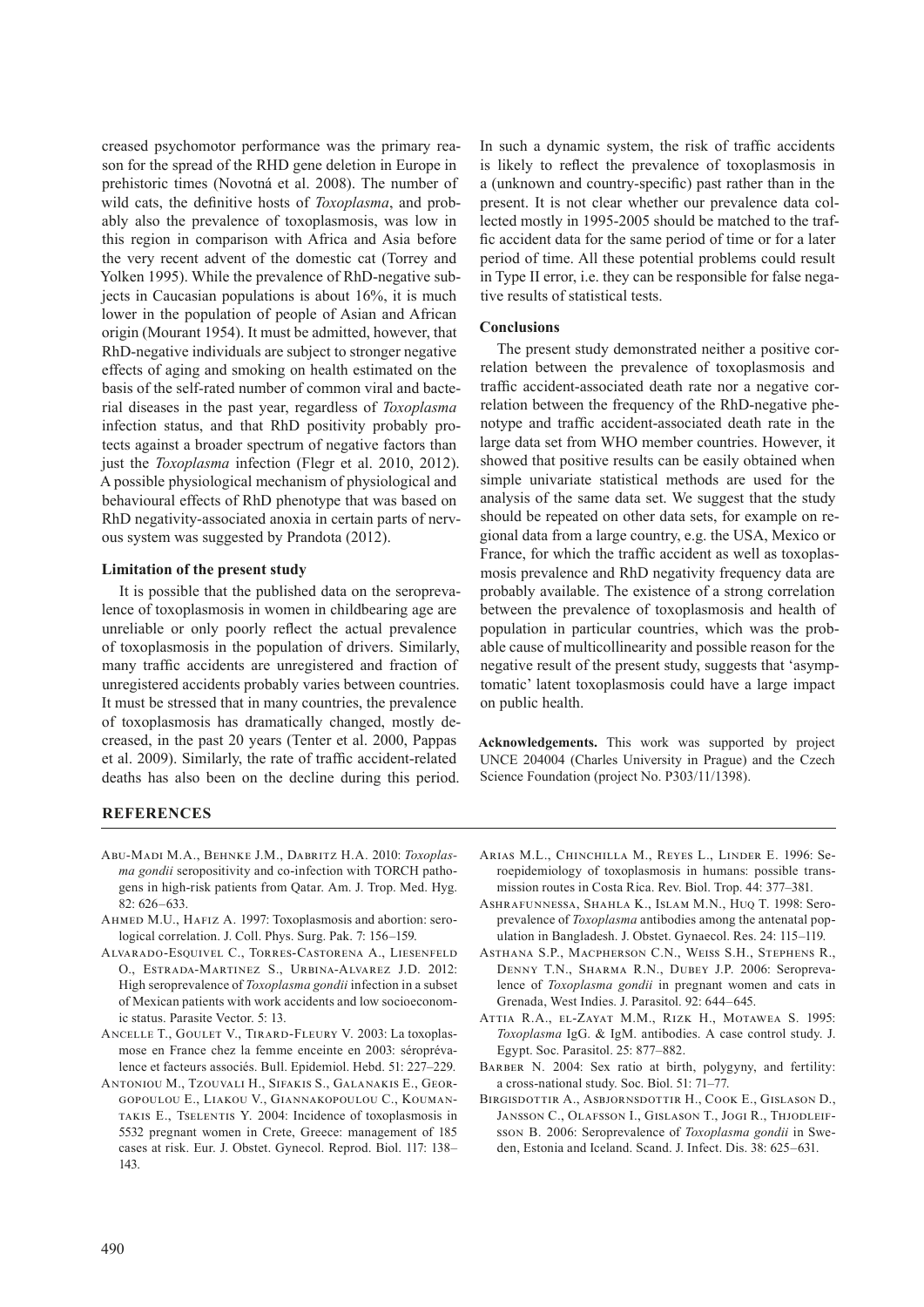Flegr and Dama: Toxoplasmosis and traffic accidents

- BOBIC B., NIKOLIC A., KLUN I., DJURKOVIC-DJAKOVIC O. 2011: Kinetics of *Toxoplasma* infection in the Balkans. Wien. Klin. Wochenschr. 123: 2–6.
- Borkakoty B.J., Borthakur A.K., Gohain M. 2007: Prevalence of *Toxoplasma gondii* infection amongst pregnant women in Assam, India. Ind. J. Med. Microbiol. 25: 431–432.
- Breugelmans M., Naessens A., Foulon W. 2004: Prevention of toxoplasmosis during pregnancy – an epidemiologic survey over 22 consecutive years. J. Perinat. Med. 32: 211–214.
- BUCHY P., FOLLEZOU J.Y., LIEN T.X., AN T.T., TRAM L.T., TRI D.V., Cuong N.M., Glaziou P., Chien B.T. 2003: Etude serologique de la toxoplasmose au Vietnam dans une population de toxicomanes (Ho Chi Minh ville) et de femmes enceintes (Nha Trang). Bull. Soc. Pathol. Exot. Filial. 96: 46–47.
- Caballero-Ortega H., Uribe-Salas F.J., Conde-Glez C.J., Cedillo-Pelaez C., Vargas-Villavicencio J.A., Luna-Pasten H., Canedo-Solares I., Ortiz-Alegria L.B., Correa D. 2012: Seroprevalence and national distribution of human toxoplasmosis in Mexico: analysis of the 2000 and 2006 National Health Surveys. Trans. R. Soc. Trop. Med. Hyg. 106: 653–659.
- Cantella R., Colichon A., Lopez L., Wu C., Goldfarb A., Cuadra E., Latorre C., Kanashiro R., Delgado M., Piscoya Z. 1974: Toxoplasmosis in Peru. Geographic prevalence of *Toxoplasma gondii* antibodies in Peru studied by indirect fluorescent antibody technique. Trop. Geogr. Med. 26: 204–209.
- Contreras M.C., Schenone H., Salinas P., Sandoval L., Rojas A., Villarroel F., Solis F. 2009: Seroepidemiology of human toxoplasmosis in Chile. Rev. Inst. Med. Trop. São Paulo 38: 431–435.
- Crucerescu E. 1998: [Epidemiological data on toxoplasmosis. The aspects of congenital toxoplasmosis]. Bacteriol. Virusol. Parazitol. Epidemiol. 43: 147–155. (In Romanian.)
- Dama M.S. 2012: Parasite stress predicts offspring sex ratio. PLoS ONE 7: e46169.
- Dar F.K., Alkarmi T., Uduman S., Abdulrazzaq Y., Grundsell H., Hughes P. 1997: Gestational and neonatal toxoplasmosis: regional seroprevalence in the United Arab Emirates. Eur. J. Epidemiol. 13: 567–571.
- Deniau M., Tourte-Schaefer C., Agbo K., Dupouy-Camet J., Heyer C., Lapierre J. 1991: Évaluation des risques de toxoplasmose congénitale au Togo. Bull. Soc. Pathol. Exot. Filial. 84: 664–672.
- De Paschale M., Agrappi C., Clerici P., Mirri P., Manco M.T., Cavallari S., Vigano E.F. 2008: Seroprevalence and incidence of *Toxoplasma gondii* infection in the Legnano area of Italy. Clin. Microbiol. Infec. 14: 186–189.
- Doehring E., Reiter-Owona I., Bauer O., Kaisi M., Hlobil H., Quade G., Hamudu N.A., Seitz H.M. 1995: *Toxoplasma gondii* antibodies in pregnant women and their newborns in Dar es Salaam, Tanzania. Am. J. Trop. Med. Hyg. 52: 546–548.
- Dubey J.P., Tiao N., Gebreyes W.A., Jones J.L. 2012: A review of toxoplasmosis in humans and animals in Ethiopia. Epidemiol. Infect. 140: 1935–1938.
- El Mansouri B., Rhajaoui M., Sebti F., Amarir F., Laboudi M., Bchitou R., Hamad M., Lyagoubi M. 2007: Seroprevalence de la toxoplasmose chez la femme enceinte dans la ville de Rabat au Maroc. Bull. Soc. Pathol. Exot. Filial. 100: 289–290.
- Elnahas A., Gerais A.S., Elbashir M.I., Eldien E.S., Adam I. 2003: Toxoplasmosis in pregnant Sudanese women. Saudi Med. J. 24: 868–870.
- Evengard B., Petersson K., Engman M.L., Wiklund S., Ivarsson S.A., Tear-Fahnehjelm K., Forsgren M., Gilbert R., Malm G. 2001: Low incidence of *Toxoplasma* infection during pregnancy and in newborns in Sweden. Epidemiol. Infect. 127: 121–127.
- Fallah M., Rabiee S., Matini M., Taherkhani H. 2008: Seroepidemiology of toxoplasmosis in primigravida women in Hamadan, Islamic Republic of Iran, 2004. East. Mediterr. Hlth J. 14: 163–171.
- Faye O., Leye A., Dieng Y., Richard-Lenoble D., Diallo S. 1998: La toxoplasmose à Dakar. Sondage séroépidémiologique chez 353 femmes en âge de procréer. Bull. Soc. Pathol. Exot. Filial. 91: 249–250.
- FERGUSON W., MAYNE P.D., LENNON B., BUTLER K., CAFFERkey M. 2008: Susceptibility of pregnant women to *Toxoplasma*  infection – potential benefits for newborn screening. Ir. Med.  $I. 101 \cdot 220 - 221$
- Fiedler K., Hulsse C., Straube W., Briese V. 1999: Toxoplasmose-Durchseuchungsstudie in Mecklenburg-Vorpommern. Zentralbl. Gynakol. 121: 239–243.
- Flegr J., Geryk J., Volný J., Klose J., Černochová D. 2012: Rhesus factor modulation of effects of smoking and age on psychomotor performance, intelligence, personality profile, and health in Czech soldiers. PLoS ONE 7: e49478.
- Flegr J., Havlíček J., Kodym P., Malý M., Šmahel Z. 2002: Increased risk of traffic accidents in subjects with latent toxoplasmosis: a retrospective case-control study. BMC Infect. Dis.  $2:11.$
- FLEGR J., HRDÝ I. 1994: Influence of chronic toxoplasmosis on some human personality factors. Folia Parasitol. 41: 122–126.
- Flegr J., Klose J., Novotná M., Berenreitterová M., HAVLÍČEK J. 2009: Increased incidence of traffic accidents in *Toxoplasma*-infected military drivers and protective effect RhD molecule revealed by a large-scale prospective cohort study. BMC Infect. Dis. 9: 72.
- FLEGR J., LINDOVÁ J., KODYM P. 2008b: Sex-dependent toxoplasmosis-associated differences in testosterone concentration in humans. Parasitology 135: 427–431.
- Flegr J., Lindová J., Pivoňková V., Havlíček J. 2008c: Brief communication: latent toxoplasmosis and salivary testosterone concentration - important confounding factors in second to fourth digit ratio studies. Am. J. Phys. Anthropol. 137: 479– 484.
- Flegr J., Novotná M., Fialová A., Kolbeková P., Gašová Z. 2010: The influence of RhD phenotype on toxoplasmosis- and age-associated changes in personality profile of blood donors. Folia Parasitol. 57: 143–150.
- Flegr J., Novotná M., Lindová J., Havlíček J. 2008a: Neurophysiological effect of the Rh factor. Protective role of the RhD molecule against *Toxoplasma*-induced impairment of reaction times in women. Neuroendocrinol. Lett. 29: 475–481.
- Flegr J., Prandota J., Sovičková M., Israili Z.H. 2014: Toxoplasmosis - a global threat. Correlation of latent toxoplasmosis with specific disease burden in a set of 88 countries. PLoS ONE 9: e90203.
- FLEGR J., ZITKOVÁ S., KODYM P., FRYNTA D. 1996: Induction of changes in human behaviour by the parasitic protozoan *Toxoplasma gondii*. Parasitology 113: 49–54.
- Fonseca A.L., Silva R.A., Fux B., Madureira A.P., de Sousa F.F., Margonari C. 2012: Epidemiologic aspects of toxoplasmosis and evaluation of its seroprevalence in pregnant women. Rev. Soc. Bras. Med. Trop. 45: 357–364.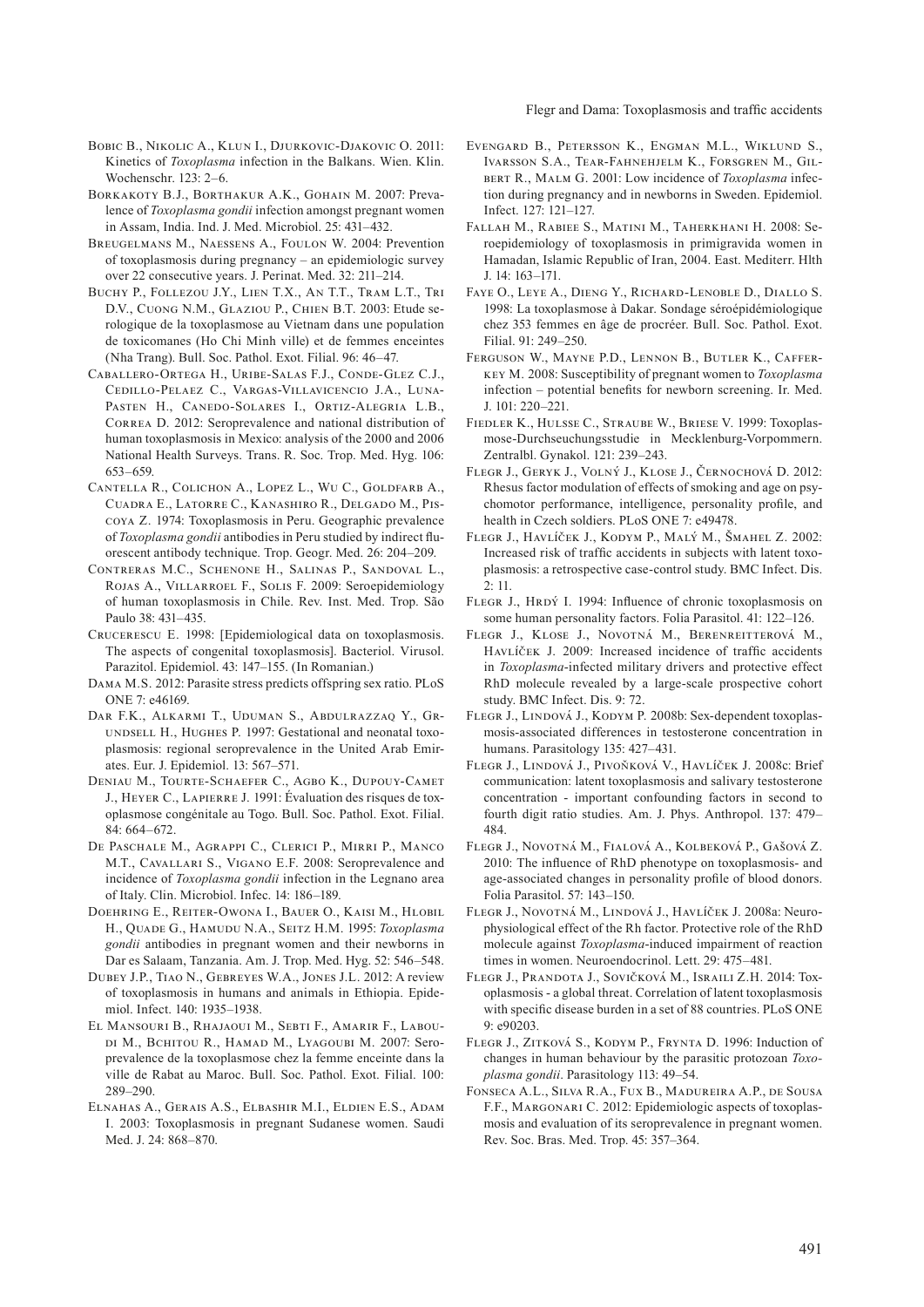- Franklin D.M., Dror Z., Nishri Z. 1993: The prevalence and incidence of *Toxoplasma* antibodies in pregnant women. Isr. J. Med. Sci. 29: 285–286.
- Galvan-Ramirez M.D., Sanchez-Orozco L.V., Rodriguez L.R., Rodriguez S., Roig-Melo E., Sanroman R.T., Chiquete E., Armendariz-Borunda J. 2013: Seroepidemiology of *Toxoplasma gondii* infection in drivers involved in road traffic accidents in the metropolitan area of Guadalajara, Jalisco, Mexico. Parasite Vector. 6: 294.
- el Hady H.M. 1991: Toxoplasmosis among pregnant women in Abha, Saudi Arabia. J. Egypt. Soc. Parasitol. 21: 811–815.
- Harma M., Gungen N., Demir N. 2004: Toxoplasmosis in pregnant women in Sanliurfa, Southeastern Anatolia City, Turkey. J. Egypt. Soc. Parasitol. 34: 519–525.
- Havlíček J., Gašová Z., Smith A.P., Zvára K., Flegr J. 2001: Decrease of psychomotor performance in subjects with latent 'asymptomatic' toxoplasmosis. Parasitology 122: 515–520.
- Hung C.C., Fan C.K., Su K.E., Sung F.C., Chiou H.Y., Gil V., da Conceicao dos Reis Ferreira M., de Carvalho J.M., Cruz C., Lin Y.K., Tseng L.F., Sao K.Y., Chang W.C., Lan H.S., Chou S.H. 2007: Serological screening and toxoplasmosis exposure factors among pregnant women in the Democratic Republic of Sao Tome and Principe. Trans. R. Soc. Trop. Med. Hyg. 101: 134–139.
- IQBAL J., HIRA P.R., KHALID N. 2003: Toxoplasmosis in Kuwait: improved diagnosis based on quantitative immuno-assay. Clin. Microbiol. Infect 9: 336.
- Jenum P.A., Kapperud G., Stray-Pedersen B., Melby K.K., Eskild A., Eng J. 1998: Prevalence of *Toxoplasma gondii* specific immunoglobulin G antibodies among pregnant women in Norway. Epidemiol. Infect. 120: 87–92.
- Jones J.L., Kruszon-Moran D., Sanders-Lewis K., Wilson M. 2007: *Toxoplasma gondii* infection in the United States, 1999–2004, decline from the prior decade. Am. J. Trop. Med. Hyg. 77: 405–410.
- Jumaian N.F. 2005: Seroprevalence and risk factors for *Toxoplasma* infection in pregnant women in Jordan. East. Mediterr. Hlth J. 11: 45–51.
- KAŇKOVÁ Š., FLEGR J. 2007: Longer pregnancy and slower fetal development in women with latent "asymptomatic" toxoplasmosis. BMC Infect. Dis. 7: 114.
- Karunajeewa H., Siebert D., Hammond R., Garland S., Kelly H. 2001: Seroprevalence of *varicella zoster* virus, parvovirus B19 and *Toxoplasma gondii* in a Melbourne obstetric population: implications for management. Aust. N. Z. J. Obstet. Gynaecol. 41: 23–28.
- Klufio C.A., Delamare O., Amoa A.B., Kariwiga G. 1993: The prevalence of *Toxoplasma* antibodies in pregnant patients attending the Port Moresby General Hospital antenatal clinic: a seroepidemiological survey. Papua New Guinea Med. J. 36:  $4 - 9$
- Kocazeybek B., Oner Y.A., Turksoy R., Babur C., Cakan H., Sahip N., Unal A., Ozaslan A., Kilic S., Saribas S., Asian M., Taylan A., Koc S., Dirican A., Uner H.B., Oz V., Ertekin C., Kucukbasmaci O., Torun M.M. 2009: Higher prevalence of toxoplasmosis in victims of traffic accidents suggest increased risk of traffic accident in *Toxoplasma*infected inhabitants of Istanbul and its suburbs. Forensic Sci. Int. 187: 103–108.
- Konishi E., Houki Y., Harano K., Mibawani R.S., Marsudi D., ALIBASAH S., DACHLAN Y.P. 2000: High prevalence of antibody to *Toxoplasma gondii* among humans in Surabaya, Indonesia. Jpn. J. Infect. Dis. 53: 238–241.
- Kortbeek L.M., De Melker H.E., Veldhuijzen I.K., Conyn-Van Spaendonck M.A. 2004: Population-based *Toxoplasma* seroprevalence study in The Netherlands. Epidemiol. Infect. 132: 839–845.
- Koskiniemi M., Lappalainen M., Koskela P., Hedman K., Ammala P., Hiilesmaa V., Teramo K. 1992: The program for antenatal screening of toxoplasmosis in Finland: a prospective cohort study. Scand. J. Infect. Dis. Suppl. 84: 70–74.
- Lafferty K.D. 2006: Can the common brain parasite, *Toxoplasma gondii*, influence human culture? Proc. R. Soc. Biol. Sci. Ser. B 273: 2749–2755.
- Lebech M., Andersen O., Christensen N.C., Hertel J., Nielsen H.E., Peitersen B., Rechnitzer C., Larsen S.O., Norgaard-Pedersen B., Petersen E. 1999: Feasibility of neonatal screening for *Toxoplasma* infection in the absence of prenatal treatment. Lancet 353: 1834–1837.
- Lelong B., Rahelimino B., Candolfi E., Ravelojaona B.J., Villard O., Rasamindrakotroka A.J., Kien T. 1995: Prevalence of toxoplasmosis in a population of pregnant women in Antananarivo (Madagascar). Bull. Soc. Pathol. Exot. Filial.  $88.46 - 49$
- Lim H., Lee S.E., Jung B.K., Kim M.K., Lee M.Y., Nam H.W., Shin J.G., Yun C.H., Cho H.I., Shin E.H., Chai J.Y. 2012: Serologic survey of toxoplasmosis in Seoul and Jeju-do, and a brief review of its seroprevalence in Korea. Kor. J. Parasitol. 50: 287–293.
- Lindová J., Příplatová L., Flegr J. 2012: Higher extraversion and lower conscientiousness in humans infected with *Toxoplasma*. Eur. J. Person. 26: 285–291.
- Liu Q., Wei F., Gao S.Y., Jiang L., Lian H., Yuan B., Yuan Z.G., Xia Z.P., Liu B., Xu X.H., Zhu X.Q. 2009: *Toxoplasma gondii* infection in pregnant women in China. Trans. R. Soc. Trop. Med. Hyg. 103: 162–166.
- Logar J., Petrovec M., Novak-Antolic Z., Premru-Srsen T., Cizman M., Arnez M., Kraut A. 2002: Prevention of congenital toxoplasmosis in Slovenia by serological screening of pregnant women. Scand. J. Infect. Dis. 34: 201–204.
- LOPES A.P., DUBEY J.P., MOUTINHO O., GARGATE M.J., VI-LARES A., RODRIGUES M., CARDOSO L. 2012: Seroepidemiology of *Toxoplasma gondii* infection in women from the North of Portugal in their childbearing years. Epidemiol. Infect. 140: 872–877.
- LOPEZ A.D., MATHERS C.D., EZATI M., JAMISON D.T., MURray, C.J.L. 2006. Global Burden of Disease and Risk Factors. Washington (DC), World Bank, 736 pp.
- Maggi P., Volpe A., Carito V., Schinaia N., Bino S., Basho M., DENTICO P. 2009: Surveillance of toxoplasmosis in pregnant women in Albania. New Microbiol. 32: 89–92.
- MAHDI N.K., SHARIEF M. 2002: Risk factors for acquiring toxoplasmosis in pregnancy. J. Bahrain Med. Soc. 14: 148–151.
- Makuwa M., Lecko M., Nsimba B., Bakouetela J., Lounana-Kouta J. 1992: Toxoplasmose et al femme enceinte au Congo. Bilan de 5 ans de dépistage (1986–1990). Med. Afr. Noire 39: 493–495.
- Many A., Koren G. 2006: Toxoplasmosis during pregnancy. Can. Fam. Physician 52: 29–30, 32.
- Moese J.R., Vander-Moese A. 1998: Mother-child pass in Austria and primary toxoplasmosis infections in pregnant women. Centr. Eur. J. Publ. Hlth. 6: 261–264.
- Morris A., Croxson M. 2004: Serological evidence of *Toxoplasma gondii* infection among pregnant women in Auckland. N. Z. Med. J. 117: U770.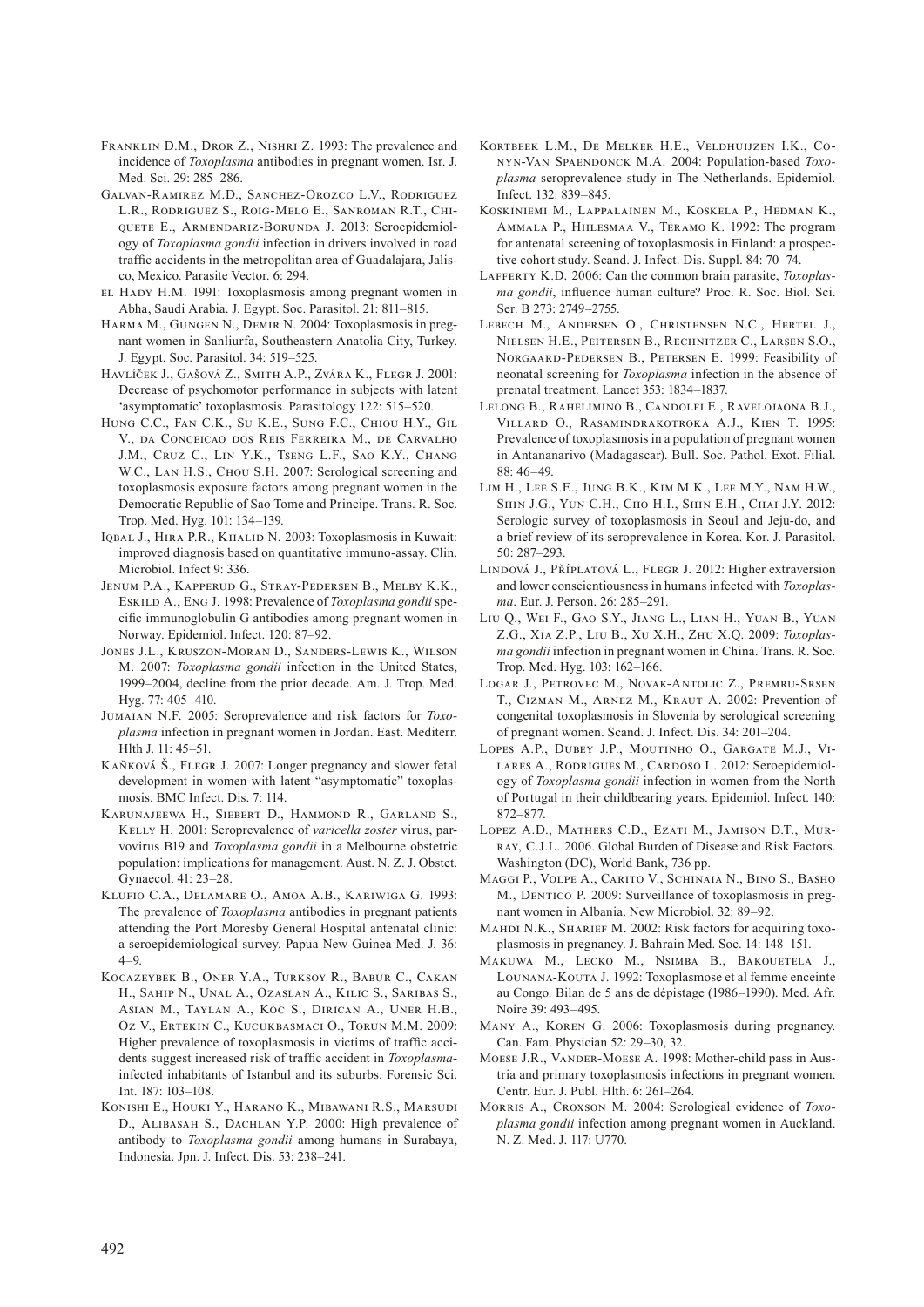- Mourant A.E. 1954: The Distribution of the Human Blood Groups. Blackwell Scientific Publication, Oxford, 438 pp.
- Mousa D.A., Mohammad M.A., Toboli A.B. 2011: *Toxoplasma gondii* infection in pregnant women with previous adverse pregnancy outcome. Med. J. Islam. World Acad. Sci. 19: 95– 102.
- Munoz Batet C., Guardia Llobet C., Juncosa Morros T., Vinas Domenech L., Sierra Soler M., Sanfeliu Sala I., Bosch Mestres J., Dopico Ponte E., Lite Lite J., Matas Andreu L., Juste Sanchez C., Barranco Romeu M. 2004: Toxoplasmosis y embarazo. Estudio multicentrico realizado en 16.362 gestantes de Barcelona. Med. Clin. 123: 12–16.
- Nabias R., Ngouamizokou A., Migot-Nabias F., Mbou-Moutsimbi R.A., Lansoud-Soukate J. 1998: Enquête sérologique sur la toxoplasmose chez les consultantes du centre de P.M.I. de Franceville (Gabon). Bull. Soc. Pathol. Exot. Filial.  $91 \cdot 318 - 320$
- Nash J.Q., Chissel S., Jones J., Warburton F., Verlander N.Q. 2005: Risk factors for toxoplasmosis in pregnant women in Kent, United Kingdom. Epidemiol. Infect. 133: 475–483.
- NDONG-OBAME T., AYADI A. 1997: La toxoplasmose acquise et congénitale dans la région de Sfax (Tunisie). Bull. Soc. Fr. Parasitol. 15: 141–147.
- Ndumbe P.M., Andela A., Nkemnkengasong J., Watonsi E., Nyambi P. 1992: Prevalence of infections affecting the child among pregnant women in Yaounde, Cameroon. Med. Microbiol. Immunol. 181: 127–130.
- Nissapatorn V., Noor Azmi M.A., Cho S.M., Fong M.Y., Init I., Rohela M., Khairul Anuar A., Quek K.F., Latt H.M. 2003: Toxoplasmosis: prevalence and risk factors. J. Obstet. Gynaecol. 23: 618–624.
- Novotná M., Havlíček J., Smith A.P., Kolbeková P., Skallová A., Klose J., Gašová Z., Písačka M., Sechovská M., Flegr J. 2008: *Toxoplasma* and reaction time: role of toxoplasmosis in the origin, preservation and geographical distribution of Rh blood group polymorphism. Parasitology 135: 1253–1261.
- Nowakowska D., Stray-Pedersen B., Spiewak E., Sobala W., MALAFIEJ E., WILCZYNSKI J. 2006: Prevalence and estimated incidence of *Toxoplasma* infection among pregnant women in Poland: a decreasing trend in the younger population. Clin. Microbiol. Infec. 12: 913–917.
- Onadeko M.O., Joynson D.H., Payne R.A. 1992: The prevalence of *Toxoplasma* infection among pregnant women in Ibadan, Nigeria. J. Trop. Med. Hyg. 95: 143–145.
- Pappas G., Roussos N., Falagas M.E. 2009: Toxoplasmosis snapshots: global status of *Toxoplasma gondii* seroprevalence and implications for pregnancy and congenital toxoplasmosis. Int. J. Parasitol. 39: 1385–1394.
- Pearce B.D., Hubbard S., Rivera H.N., Wilkins P.P., Fisch M.C., Hopkins M.H., Hasenkamp W., Gross R., Bliwise N., Jones J.L., Duncan E. 2013: *Toxoplasma gondii* exposure affects neural processing speed as measured by acoustic startle latency in schizophrenia and controls. Schizophr. Res. 150: 258–261.
- Pedersen M.G., Mortensen P.B., Norgaard-Pedersen B., Postolache T.T. 2012: *Toxoplasma gondii* infection and self-directed violence in mothers. Arch. Gen. Psychiatry 69: 1123–1130.
- Prabhakar P., Bailey A., Smikle M.F., McCaw-Binns A., Ashley D. 1991: Seroprevalence of *Toxoplasma gondii*, rubella virus, cytomegalovirus herpes simplex virus (TORCH)

and syphilis in Jamaican pregnant women. West Ind. Med. J. 40: 166–169.

- PRANDOTA J. 2012: Rhesus-associated glycoprotein (RhAG) phenotype of the red blood cells modulates *T. gondii* infection-associated psychomotor performance reaction times and changes in the human personality profile. Impaired function of the  $CO<sub>2</sub>$ , AQP1, and AQP4 gas channels may cause hypoxia and thus enhance neuroinflammation in autistic individuals. In: C. Gemma (Ed.), Neuroinflammation: Pathogenesis, Mechanisms and Management. Nova Publishers, New York, pp. 423–439.
- Punda-Polic V., Tonkic M., Capkun V. 2000: Prevalence of antibodies to *Toxoplasma gondii* in the female population of the County of Split, Dalmatia, Croatia. Eur. J. Epidemiol. 16: 875–877.
- Rai S.K., Shibata H., Sumi K., Rai G., Rai N., Manandhar R., Gurung G., Ono K., Uga S., Matsuoka A., Shrestha H.G., Matsumura T. 1998: *Toxoplasma* antibody prevalence in Nepalese pregnant women and women with bad obstetric history. Southeast Asian J. Trop. Med. Publ. Hlth. 29: 739–743.
- Ramsewak S., Gooding R., Ganta K., Seepersadsingh N., ADESIYUN A.A. 2008: Seroprevalence and risk factors of *Toxoplasma gondii* infection among pregnant women in Trinidad and Tobago. Rev. Panam. Salud Publ. 23: 164–170.
- Rickard E., Costagliola M., Outen E., Cicero M., Garcia G., Dieguez N., Pendiveni M. 1999: Toxoplasmosis antibody prevalence in pregnancy in Buenos Aires Province, Argentina. Clin. Microbiol. Infec. 5 171–172.
- Rockiene L. 1997: The prognosis of congenital toxoplasmosis in Lithuania. Hygiena Epidemiol. 58: 39–45.
- Rodier M.H., Berthonneau J., Bourgoin A., Giraudeau G., Agius G., Burucoa C., Hekpazo A., Jacquemin J.L. 1995: Seroprevalences of *Toxoplasma*, malaria, rubella, cytomegalovirus, HIV and treponemal infections among pregnant women in Cotonou, Republic of Benin. Acta Trop. 59: 271–277.
- Rosso F., Les J.T., Agudelo A., Villalobos C., Chaves J.A., Tunubala G.A., Messa A., Remington J.S., Montoya J.G. 2008: Prevalence of infection with *Toxoplasma gondii* among pregnant women in Cali, Colombia, South America. Am. J. Trop. Med. Hyg. 78: 504–508.
- Sakikawa M., Noda S., Hanaoka M., Nakayama H., Hojo S., Kakinoki S., Nakata M., Yasuda T., Ikenoue T., Kojima T. 2012: Anti-*Toxoplasma* antibody prevalence, primary infection rate, and risk factors in a study of toxoplasmosis in 4,466 pregnant women in Japan. Clin. Vaccin. Immunol. 19: 365–367.
- Sanchez-Gutierrez A., Martin-Hernandez I., Garcia-Izquierdo S.M. 2003: Estudio de reactividad a *Toxoplasma gondii* en embarazadas de las provincias Ciudad de la Habana y Pinar del Río, Cuba. Lab. Enferm. Infec. 28: 3–8.
- Signorell L.M., Seitz D., Merkel S., Berger R., Rudin C. 2006: Cord blood screening for congenital toxoplasmosis in northwestern Switzerland, 1982–1999. Pediatr. Infect. Dis. J. 25: 123–128.
- Simpore J., Savadogo A., Ilboudo D., Nadambega M.C., Esposito M., Yara J., Pignatelli S., Pietra V., Musumeci S. 2006: *Toxoplasma gondii*, HCV, and HBV seroprevalence and co-infection among HIV-positive and -negative pregnant women in Burkina Faso. J. Med. Virol. 78: 730–733.
- Sitoe S.P., Rafael B., Meireles L.R., Andrade H.F., Jr., Thompson R. 2010: Preliminary report of HIV and *Toxoplasma gondii* occurrence in pregnant women from Mozambique. Rev. Inst. Med. Trop. São Paulo 52: 291–295.
- Stommel E.W., Seguin R., Thadani V.M., Schwartzman J.D., Gilbert K., Ryan K.A., Tosteson T.D., Kasper L.H.